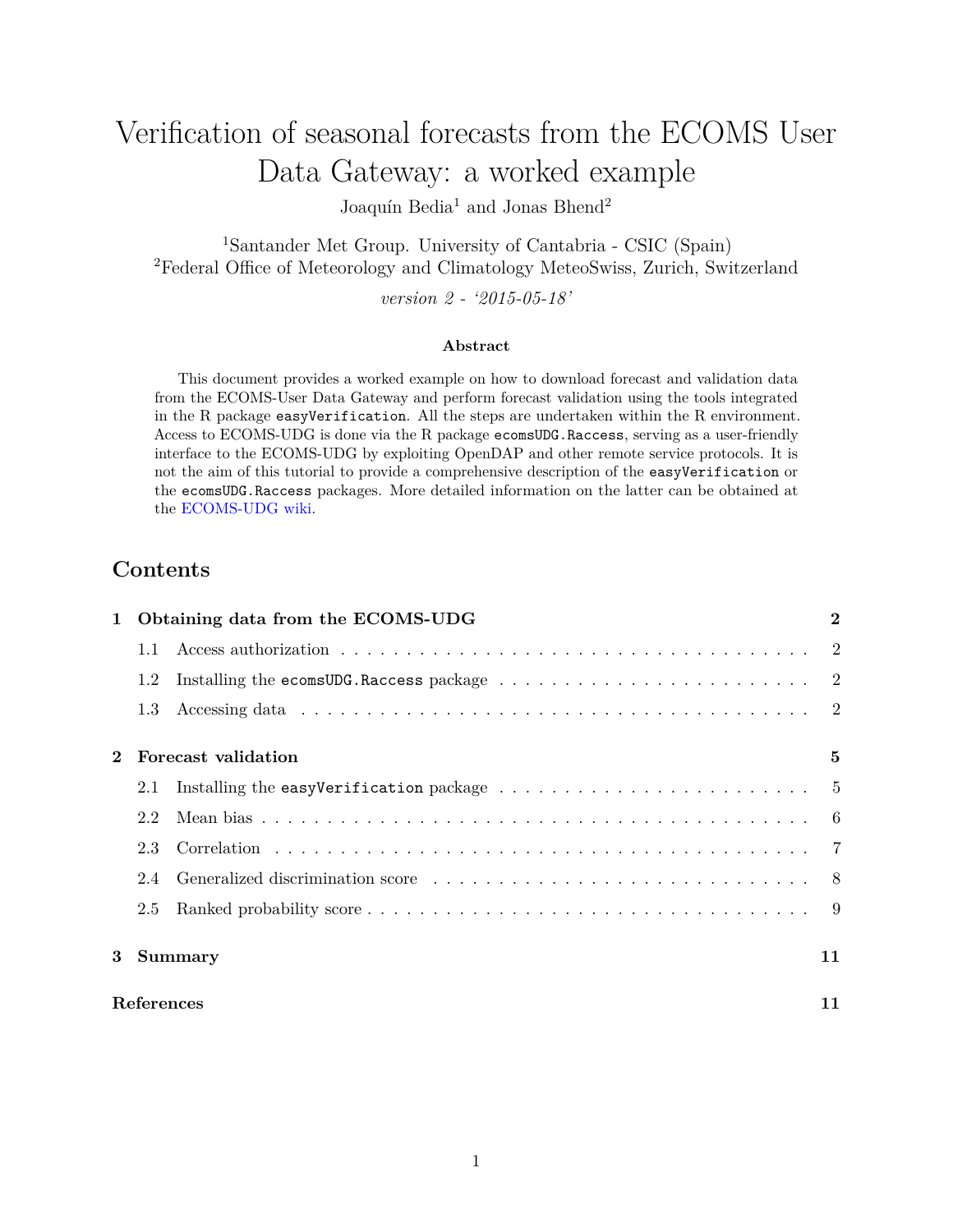# <span id="page-1-0"></span>**1 Obtaining data from the ECOMS-UDG**

# <span id="page-1-1"></span>**1.1 Access authorization**

As different terms of use and policies apply to the different datasets stored in the ECOMS User Data Gateway, a fine-grained user authorization scheme has been implemented using the THREDDS Administration Panel [\(TAP\)](http://meteo.unican.es/tap/), which allows user registration and data access authorization for the ECOMS partners (EUPORIAS, SPECS and NACLIM projects), for which this document is initially conceived.

In all cases, dataset access is conditioned to the acceptance of the particular usage terms and conditions. Further instructions on TAP registration are provided [here.](http://meteo.unican.es/trac/wiki/udg/registration)

#### <span id="page-1-2"></span>**1.2 Installing the ecomsUDG.Raccess package**

Package ecomsUDG.Raccess is available in a public [GitHub repository.](https://github.com/SantanderMetGroup/ecomsUDG.Raccess) The recommended installation procedure is to use the install github command from the devtools R package. More details on the package installation process, as well as some advice regarding the most common installation problems can be found at the [ECOMS-UDG wiki.](http://meteo.unican.es/trac/wiki/udg/ecoms/RPackage/versions)

```
devtools::install_github(c("SantanderMetGroup/downscaleR.java",
                           "SantanderMetGroup/downscaleR",
                           "SantanderMetGroup/ecomsUDG.Raccess"))
```
Note that apart from the ecomsUDG.Raccess package, two more dependencies are installed. downscaleR.java is internally used, containing the netCDF Java API used by the other packages, but the user never calls explicitly to any of its functions. Furthermore, the package downscaleR has some utilities internally used by the ecomsUDG.Raccess package, plus some other utilities that we will explicitly use during the next examples (plotting, interpolation. . . ).

# <span id="page-1-3"></span>**1.3 Accessing data**

Once a valid username and a password are obtained from the TAP, providing authorization for the required datasets, login can be performed from R using the loginECOMS\_UDG function (see the help(loginECOMS\_UDG) for details in case of proxy connections).

```
library(ecomsUDG.Raccess)
```

```
## Loading required package: downscaleR
## Loading required package: rJava
## Loading required package: downscaleR.java
## NetCDF Java Library v4.6.0-SNAPSHOT (23 Apr 2015) loaded and ready
## Loading required package: maps
## downscaleR version 0.7-0 (15-May-2015) is loaded
## ecomsUDG.Raccess version 4.0-0 (15 May 2015) is loaded
```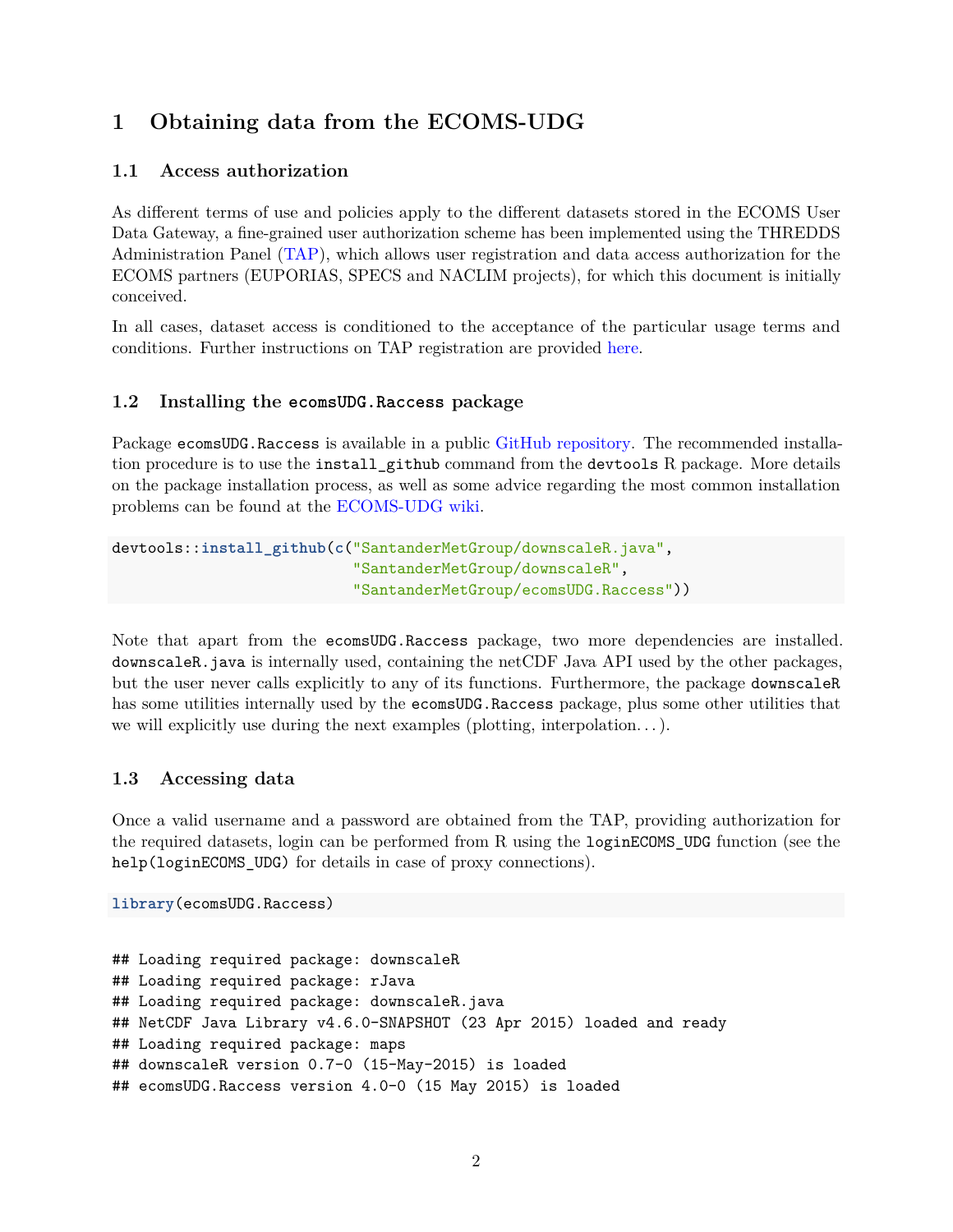#### **loginECOMS\_UDG**(username = "myUser", password = "999a")

Data download is straightforward using the **loadECOMS** function. Argument names are intuitive, and the function has been conceived thinking in the needs of the downscaling and impact research communities, being simple to obtain spatio-temporal slices for particular spatial domains, forecast times, seasons and years.

Suppose we are interested obtaining data from the ECMWF's System4 seasonal forecasting model of [1](#page-2-0)5 members<sup>1</sup> (dataset = "System4\_seasonal\_15"). In particular, in this example we will retrieve maximum daily surface temperature (var = "tasmax") for boreal summer (JJA, season =  $6:8$ ), for a rectangular domain centered on the Iberian Peninsula and France ( $l$ onLim =  $c(-10,15)$  and latLim =  $c(35,50)$ , for the period 1981-2000 (years = 1981:2000), and considering the first 9 ensemble members (members = 1:9) and a lead-month [2](#page-2-1) forecast<sup>2</sup> (leadMonth = 2). We will illustrate the verification of these data against the observational gridded datasets WATCH Forcing Dataset-ERA-Interim (WFDEI, dataset = "WFDEI"), also available via the ECOMS-UDG.

```
tx.forecast <- loadECOMS(dataset = "System4_seasonal_15",
                         var = "tasmax",
                         members = 1:9,
                         lonLim = c(-10, 15),
                         latLim = c(35, 50),
                         season = 6:8,
                         years = 1991:2000,leadMonth = 2)## [2015-01-19 14:54:01] Defining homogeneization parameters for variable "tasmax"
## [2015-01-19 14:54:01] Defining geo-location parameters
## [2015-01-19 14:54:01] Defining initialization time parameters
## [2015-01-19 14:54:05] Retrieving data subset ...
## [2015-01-19 14:55:09] Done
```
The data loaded can be quickly inspected using the  $\texttt{plotMeanField}$  tool<sup>[3](#page-2-2)</sup>. We can plot a map of the temporal mean (mean maximum temperature summer 1991-2000) either as a multi-member mean (argument multimember = FALSE), or considering each member sepparately (multimember = TRUE), as in this example:

**plotMeanField**(tx.forecast, multi.member = TRUE)

<span id="page-2-0"></span><sup>&</sup>lt;sup>1</sup>More specific worked examples for different cases are presented in the [examples section](http://meteo.unican.es/trac/wiki/udg/ecoms/RPackage/examples) of the ECOMS wiki.

<span id="page-2-1"></span><sup>&</sup>lt;sup>2</sup>See [this link](http://meteo.unican.es/trac/wiki/udg/ecoms/dataserver/datasets) details on the configuration of this particular dataset.

<span id="page-2-2"></span><sup>3</sup>Loading times may differ significantly depending on various factors. More details [here](http://meteo.unican.es/trac/wiki/udg/ecoms/RPackage/examples#Introductionandusagerecommendations)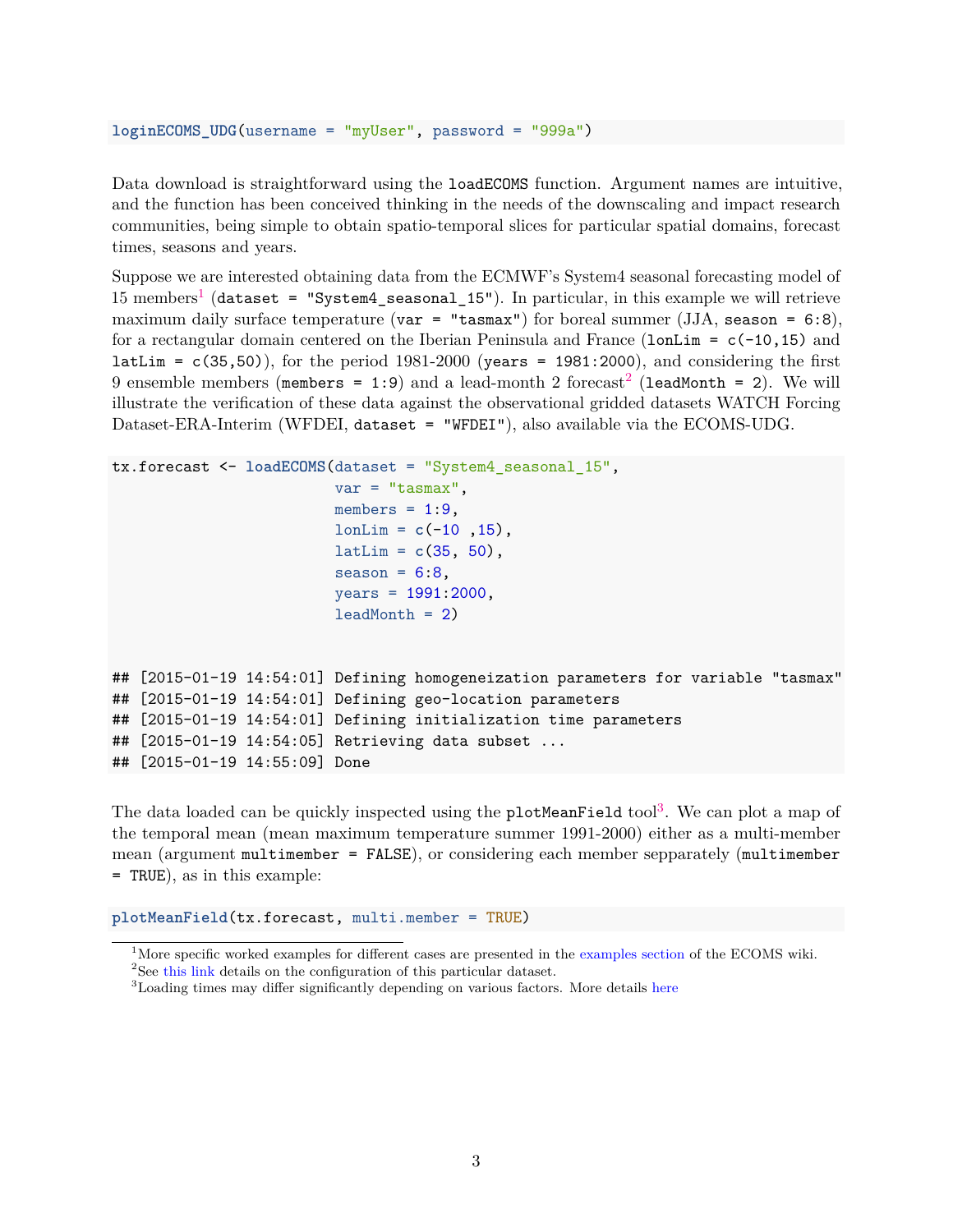

Similarly, we next load the reference observation data from the gridded dataset WFDEI. Note that in this case, the argument referring to the forecast time (leadMonth), is omitted, as the data loaded is not a forecast.

```
tx.obs <- loadECOMS(dataset = "WFDEI",
                    var = "tasmax",
                    lonLim = c(-10 ,15),
```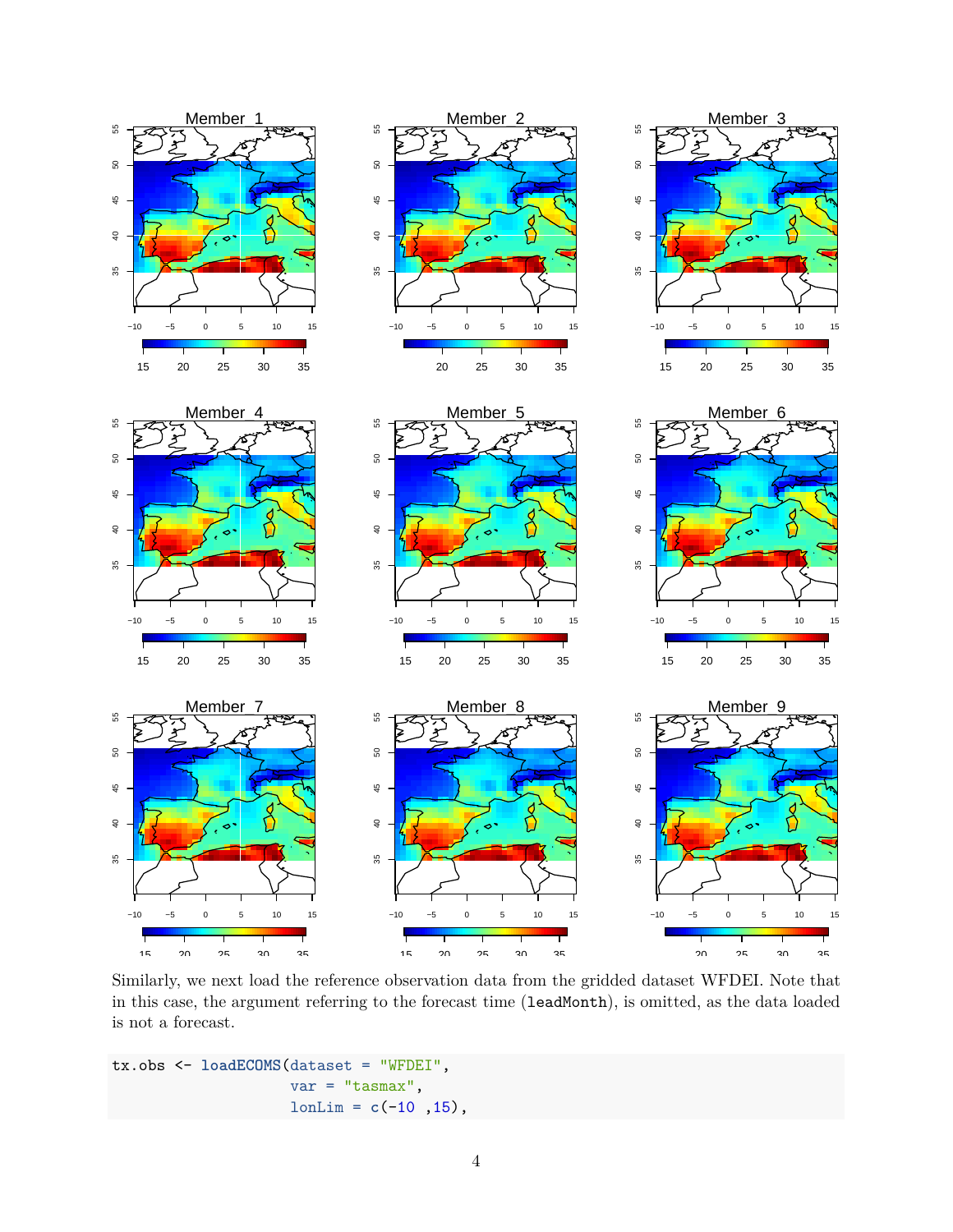

Figure 1: Summer (JJA) mean daily maximum temperature from the WFDEI data set for 1991-2000

```
latLim = c(35, 50),
                    season = 6:8,
                    years = 1991:2000)
## [2015-01-19 14:59:03] Defining homogeneization parameters for variable "tasmax"
## [2015-01-19 14:59:03] Defining geo-location parameters
## [2015-01-19 14:59:03] Defining time selection parameters
## [2015-01-19 14:59:04] Retrieving data subset ...
## [2015-01-19 14:59:05] Done
```
This is the map (temporal mean) of the observed reference data we want to use for validation:

**plotMeanField**(tx.obs)

# <span id="page-4-0"></span>**2 Forecast validation**

#### <span id="page-4-1"></span>**2.1 Installing the easyVerification package**

Similar to installing the ecomsUDG.Raccess, you can install the easyVerification package providing verification scores and the functionality to compute these scores on large datasets. To install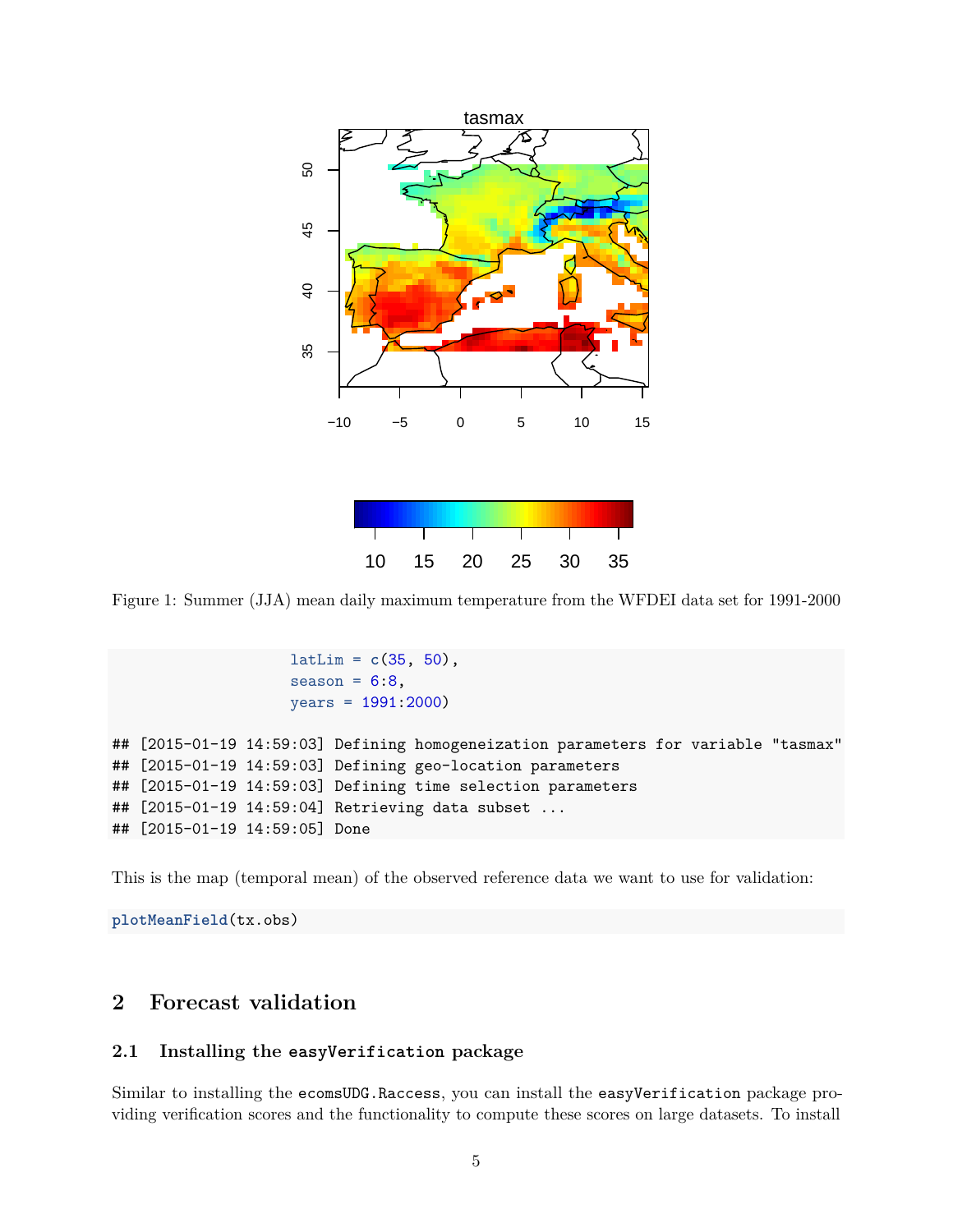easyVerification please install the SpecsVerification package from CRAN first to make use of the validation metrics supplied with SpecsVerification.

```
install.packages("SpecsVerification")
devtools::install_github("MeteoSwiss/easyVerification", build_vignettes=TRUE)
```
To find out more on the functionality in the easyVerification package, please read the help to the functions, the vignette with vignette("easyVerification") or the [README on GitHub.](https://github.com/MeteoSwiss/easyVerification/blob/master/README.md)

# <span id="page-5-0"></span>**2.2 Mean bias**

After installing and loading the easyVerification package, we compute a few forecast scores and skill scores to illustrate how easyVerification can be used with seasonal forecast data downloaded from the ECOMS-UDG. To be able to validate the forecasts, we first have to interpolate either the forecasts or the observations to have the data on a common grid. We interpolate the observations to the grid of the forecasts using bilinear interpolation.

```
tx.obsintp <- interpGridData(tx.obs,
                             new.grid=getGrid(tx.forecast),
                             method="bilinear")
```

```
## [2015-05-18 14:51:13] Performing bilinear interpolation... may take a while
## [2015-05-18 14:51:21] Done
```
Before we go on, we compute 3-monthly averages of the forecasts and observations for validation of seasonal average daily maximum temperature.

```
annualmean \leq function(x){
 xout \leftarrow x
  is.time <- which(attr(x$Data, 'dimensions') == 'time')
  isnot.time <- which(attr(x$Data, 'dimensions') != 'time')
  years <- getYearsAsINDEX(x)
  xout$Data <- aperm(apply(x$Data, isnot.time, tapply, years, mean),
                     seq(along=dim(x$Data))[c(is.time, isnot.time)])
 xout$Dates$start <- tapply(x$Dates$start, years, min)
 xout$Dates$end <- tapply(x$Dates$end, years, max)
 return(xout)
}
mn.tx.forecast <- annualmean(tx.forecast)
mn.tx.obsintp <- annualmean(tx.obsintp)
```
Now we're ready to compute validation scores on the 3-monthly mean daily maximum temperature forecasts. First we start by analysing the mean bias of the forecasts.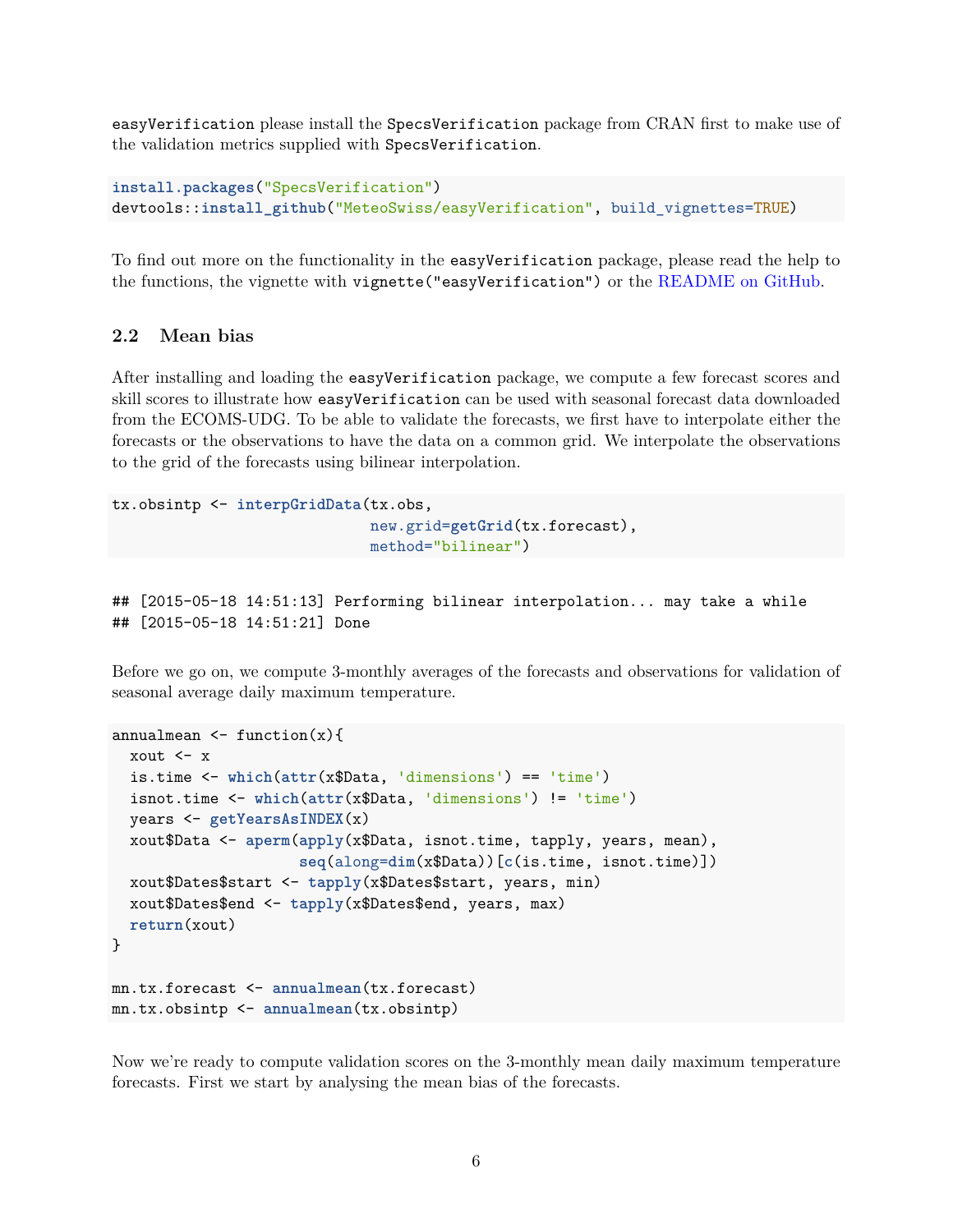

Figure 2: Mean bias of the summer (JJA) forecasts from ECMWF System4 initialized in May against the verifying observations from WFDEI for 1991-2000.

```
suppressPackageStartupMessages({
  library(easyVerification)
  library(fields)
})
bias <- veriApply("EnsMe",
                  fcst=mn.tx.forecast$Data,
                  obs=mn.tx.obsintp$Data,
                  ensdim=1, tdim=2)
bias.breaks <- pretty(c(bias, -bias), 50)
ncols <- length(bias.breaks) - 1
bias.col <- c(hcl(240, l=seq(20,99,length=ncols/2), c=seq(70,30, length=ncols/2)),
              hcl(10, l=seq(99,20,length=ncols/2), c=seq(30,70,length=ncols/2)))
```

```
image.plot(mn.tx.obsintp$xyCoords$x,
           mn.tx.obsintp$xyCoords$y,
           t(bias),
           breaks=bias.breaks, col=bias.col,
           xlab='longitude', ylab='latitude', las=1)
map(add=T, lwd=2, col='darkgrey')
```
# <span id="page-6-0"></span>**2.3 Correlation**

Next, we compute the correlation between the ensemble mean and verifying observations.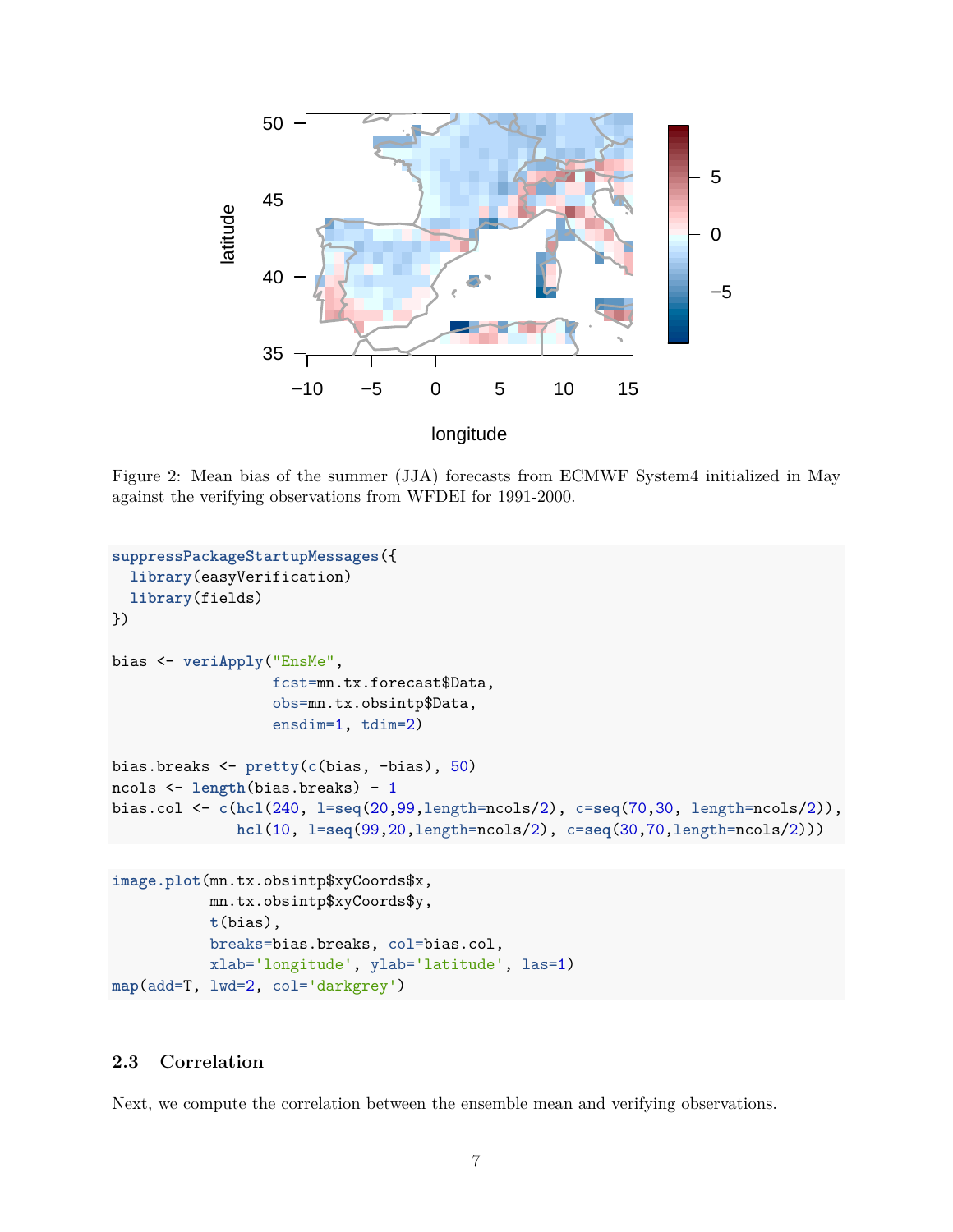

Figure 3: Corelation of the summer (JJA) ensemble mean forecast from ECMWF System4 initialized in May against the verifying observations from WFDEI for 1991-2000.

```
corr <- veriApply("EnsCorr",
                  fcst=mn.tx.forecast$Data,
                  obs=mn.tx.obsintp$Data,
                  ensdim=1, tdim=2)
corr.breaks <- seq(-1,1,0.05)
ncols <- length(corr.breaks) - 1
corr.col <- c(hcl(240, l=seq(20,99,length=ncols/2), c=seq(70,30, length=ncols/2)),
              hcl(10, l=seq(99,20,length=ncols/2), c=seq(30,70,length=ncols/2)))
image.plot(mn.tx.obsintp$xyCoords$x,
           mn.tx.obsintp$xyCoords$y,
           t(corr),
           breaks=corr.breaks, col=corr.col,
           xlab='longitude', ylab='latitude', las=1)
map(add=T, lwd=2, col='darkgrey')
box()
```
We find that the ensemble mean summer forecasts for 1991-2000 correlate well with the veryfing observations over most of the western Mediterranean, but forecasts do not skillfully represent year-to-year variability over Switzerland, Austria and southern Germany.

# <span id="page-7-0"></span>**2.4 Generalized discrimination score**

We continue with a probabilistic forecast verification metric that is a measure of how well the forecasts are able to discriminate between varying observations. This generalized discrimination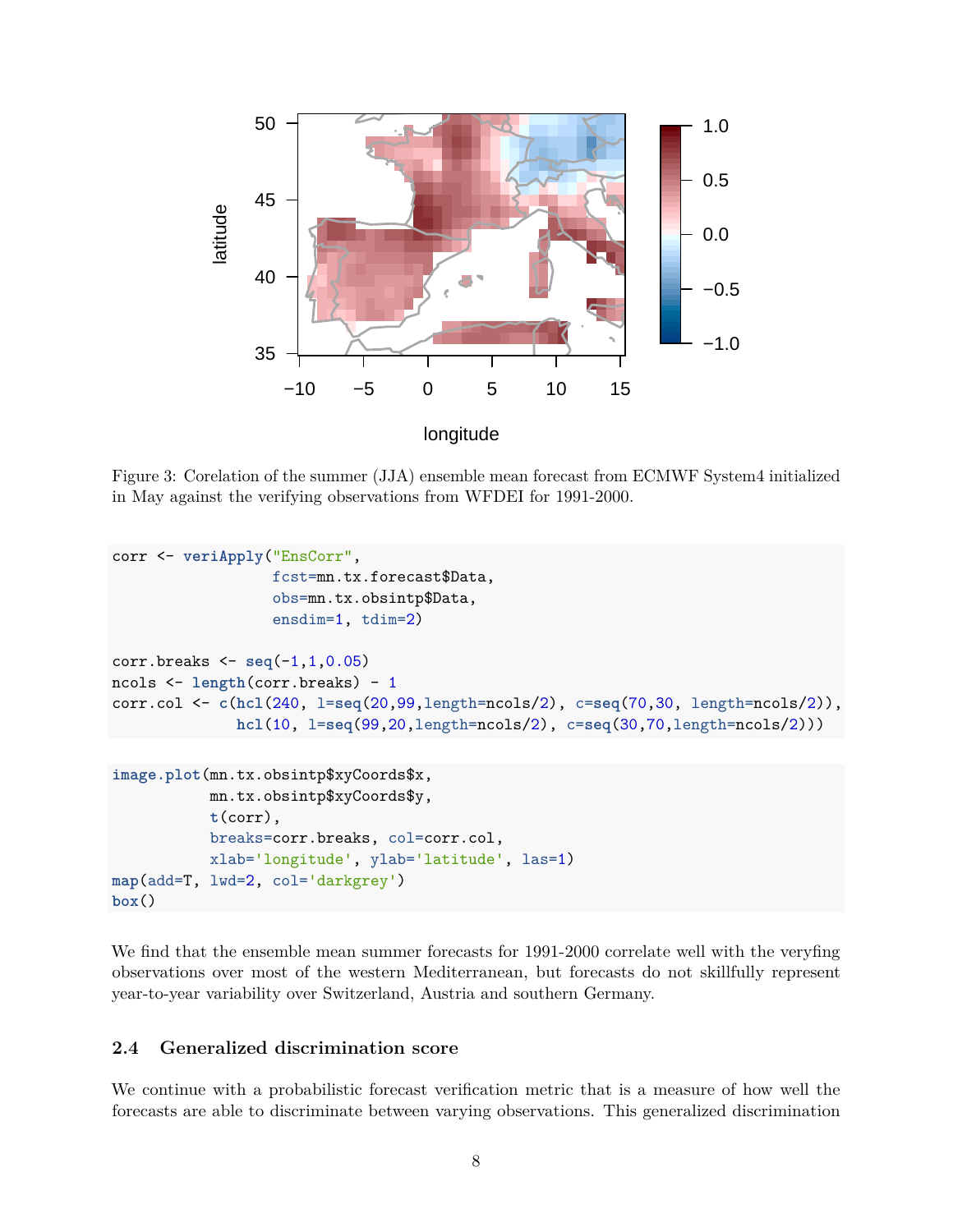

Figure 4: The generalized discrimination score for summer (JJA) ECMWF System4 forecasts initialized in May against the verifying observations from WFDEI for 1991-2000.

score (also referred to as the two alternatives forced choice score) has been introduced by Mason and Weigel (2009). In easyVerification the generalized discrimination score for continuous ensemble forecasts is included as described in Weigel and Mason (2011).

```
gds <- veriApply("Ens2AFC",
                 fcst=mn.tx.forecast$Data,
                 obs=mn.tx.obsintp$Data,
                 ensdim=1, tdim=2)
```
This score ranges from 0 to 1, where 1 denotes perfect resolution, and 0.5 is no resolution.

```
image.plot(mn.tx.obsintp$xyCoords$x,
           mn.tx.obsintp$xyCoords$y,
           t(gds),
           breaks=corr.breaks/2+0.5, col=corr.col,
           xlab='longitude', ylab='latitude', las=1)
map(add=T, lwd=2, col='darkgrey')
box()
```
Again, we find that the System4 forecasts for summer maximum temperature are more skillful in the south-western part of the domain and one is better of using climatological forecasts rather than the System4 forecasts in the north-eastern part of the domain.

#### <span id="page-8-0"></span>**2.5 Ranked probability score**

The final skill score we analyse is the ranked probability skill score (RPSS). Here we use the ranked probability skill score for tercile forecasts, that is probability forecasts for the three categories colder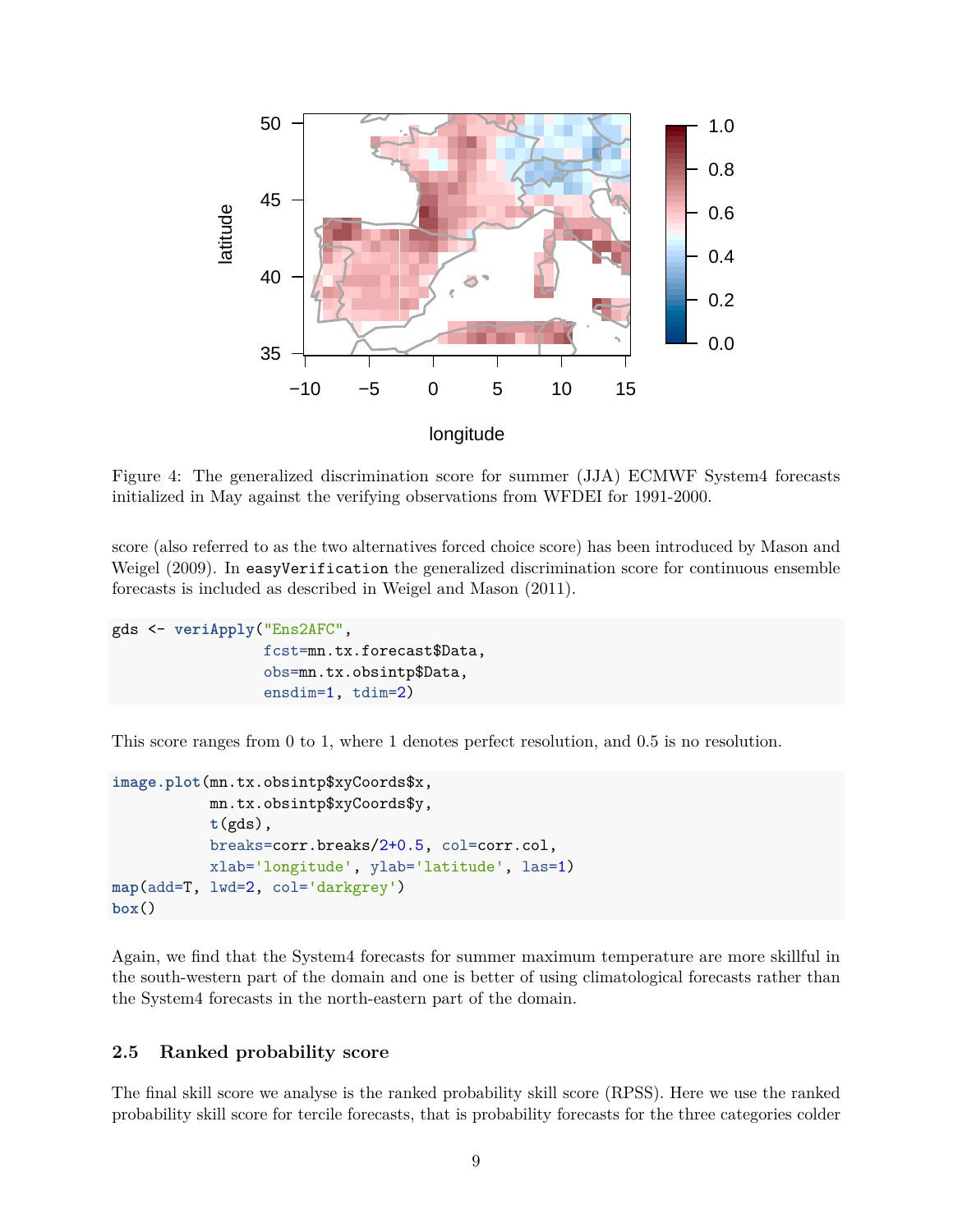

Figure 5: The RPSS for summer (JJA) ECMWF System4 forecasts initialized in May against the verifying observations from WFDEI for 1991-2000. Stippling indicates locations where the RPSS is significantly larger than zero at the 5 percent level.

than average, average, and warmer than average. In order to convert observations and forecast in probabilities for the three categories, we have to add an additional argument prob to the veriApply function with the quantile boundaries for the categories as shown below.

```
rpss <- veriApply("EnsRpss",
                 fcst=mn.tx.forecast$Data,
                 obs=mn.tx.obsintp$Data,
                 prob=c(1/3,2/3),
                 ensdim=1, tdim=2)
```
Please note that along with the RPSS, the function EnsRpss (and thus veriApply as well) also returns the standard error of the RPSS. This allows us to mark where the forecasts have significant skill.

```
image.plot(mn.tx.obsintp$xyCoords$x,
           mn.tx.obsintp$xyCoords$y,
           t(rpss$rpss),
           breaks=corr.breaks, col=corr.col,
           xlab='longitude', ylab='latitude', las=1)
map(add=T, lwd=2, col='darkgrey')
sig.i <- rpss$rpss > rpss$rpss.sigma*qnorm(0.95)
lons <- rep(mn.tx.obsintp$xyCoords$x, each=length(mn.tx.obsintp$xyCoords$y))
lats <- rep(mn.tx.obsintp$xyCoords$y, length(mn.tx.obsintp$xyCoords$x))
points(lons[sig.i], lats[sig.i], pch=16, cex=0.5)
box()
```